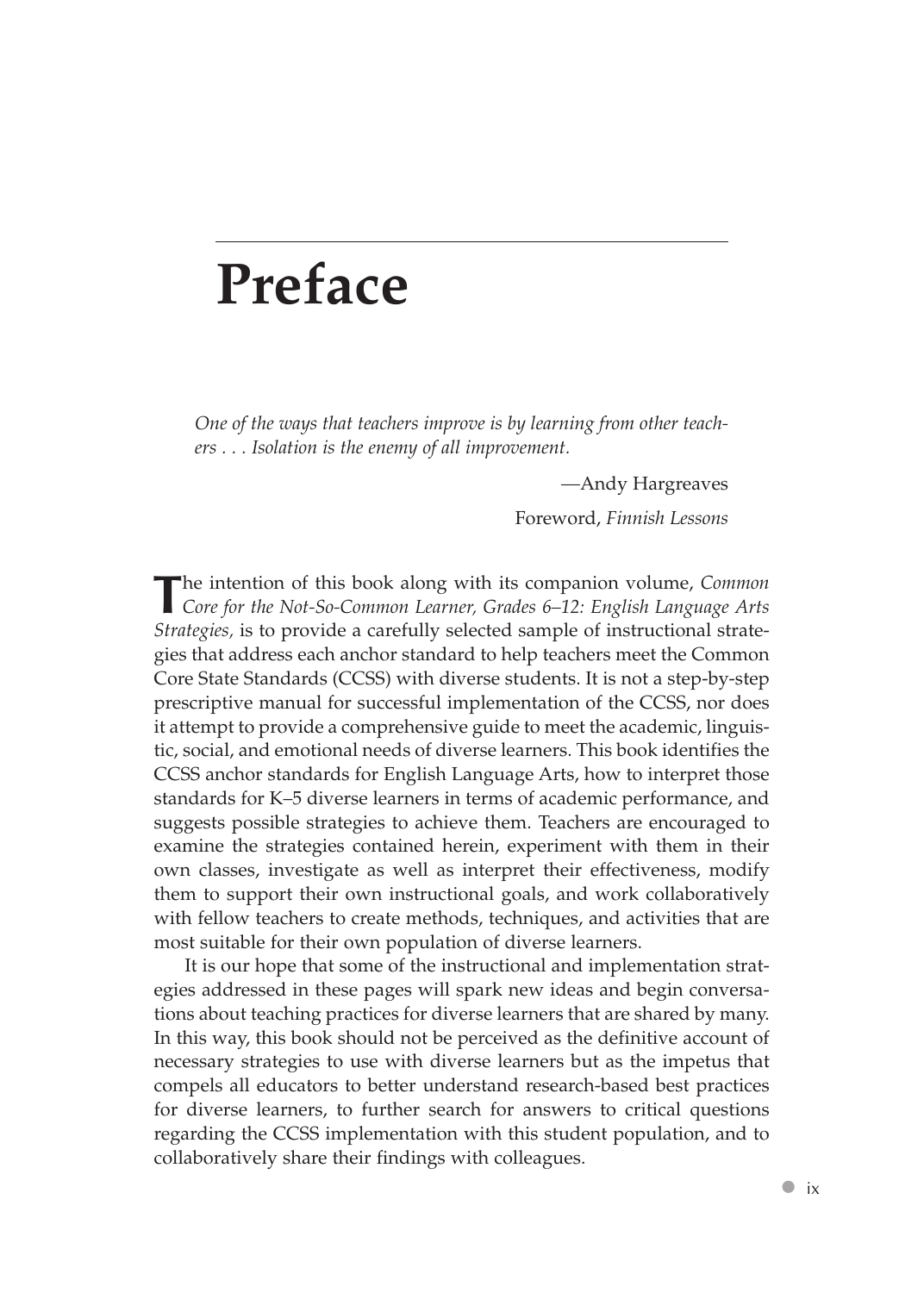## $x$  ● Common Core for the Not-So-Common Learner, Grades K–5

It is no surprise that the CCSS will present many challenges for teachers who instruct diverse students. Educators will read and try to interpret each individual standard for their grade level and no doubt be faced with numerous questions such as the following:

- What does each standard actually require students to know and be able to do?
- How do I help struggling students meet the standards?
- Must I change what I normally do in my daily instructional practices in light of the CCSS?
- Where am I going to find the resources to create lessons that address individual standards?

These questions are answered in detail in this book. We address the CCSS by first explaining what each anchor standard requires students to know and do in broad terms. We identify what we call an *anchor performance* for each of the 32 anchor standards, which represent a critical skill students should be able to develop in light of the CCSS. We further suggest both broad and specific strategies for helping diverse and struggling learners succeed with each of these standards and share our ideas for changing instructional practices. Furthermore, we offer a range of additional resources at the end of each chapter for readers to explore instructional ideas that are too numerous to contain within these pages.

In light of the complexity of implementing the CCSS, teachers can no longer work in isolation to overcome the various obstacles in order to initiate effective instructional practices. There are no quick fixes, and although it may be a starting point, adding a few instructional strategies to one's teaching repertoire will not bring about the systemic change that is vital for diverse learners to succeed. As *Washington Post* blogger Valerie Strauss (2010) also noted, "No set of standards has much meaning without equitable resources to ensure that teachers are trained well enough to reach kids who live in widely different circumstances" (para. 11). We hope that this book and its companion version for Grades 6 to 12 will be added as a ready-to-use, practical resource to the professional libraries of schools across the country.

Further, we would like to invite our readers to reflect on their own teaching effectiveness, to engage colleagues in collaborative efforts to do so as well, to investigate new models of instruction, to review and revise curricula, and to go beyond the scope of this book to begin and sustain the essential collaborative conversations and interventions that are vital to school reform.